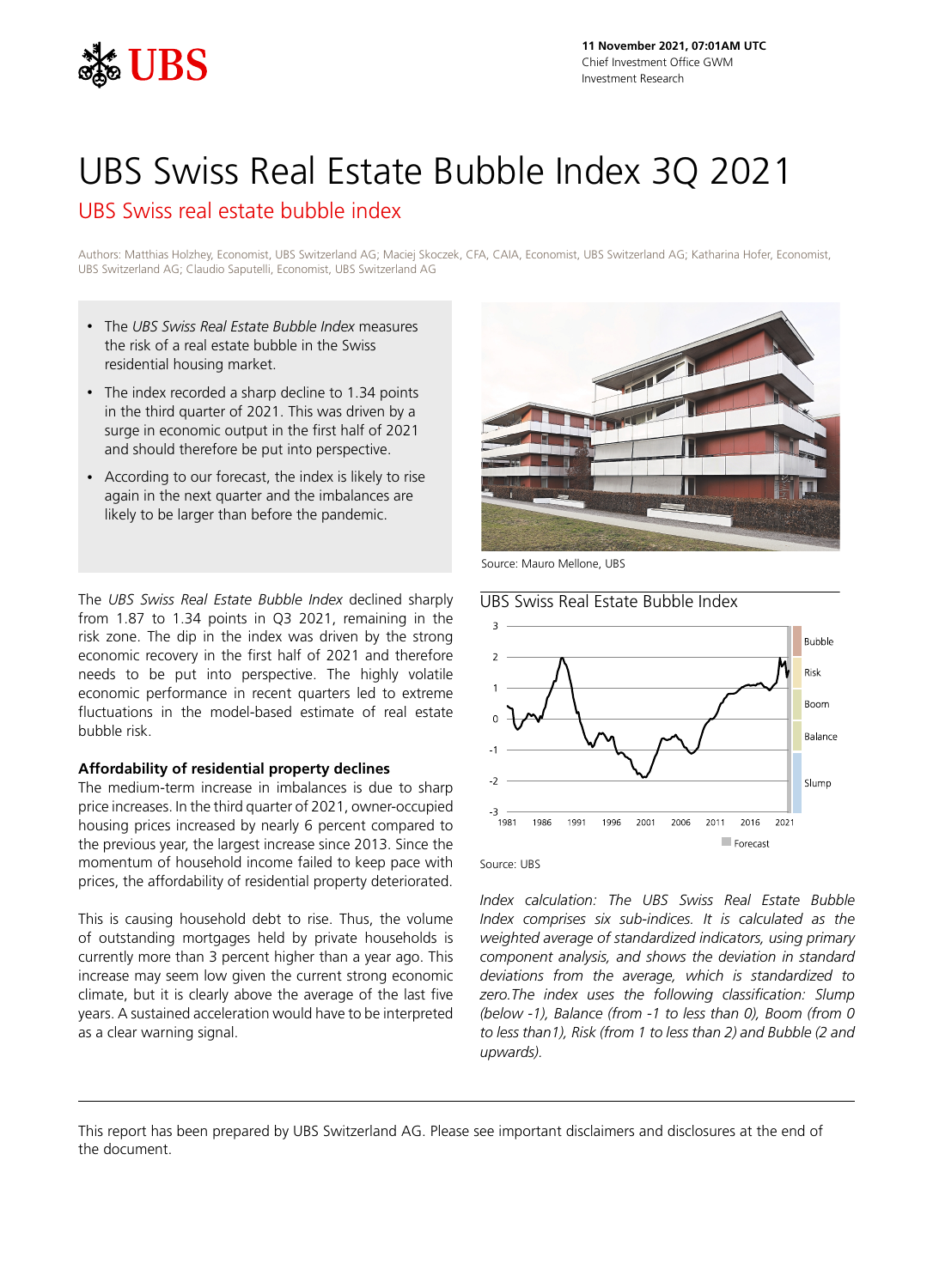While owner-occupied housing prices rose sharply, market rents fell by 2.7 percent in the third quarter of 2021 compared to the previous year. The average price-to-rent ratio climbed above 34, indicating a very high dependency of owner-occupied housing prices on low interest rates. Despite low returns on buy-to-let investments, demand for buy-to-let loans increased slightly last quarter, contributing to the increase in market imbalances.

### **Sharply rising interest rates could end the boom**

The high demand for owner-occupied homes is supported to a large extent by historically low mortgage rates. On average, home buyers benefit from around 10 to 15 percent lower occupancy costs compared with tenants of a comparable dwelling. However, an increase in interest rates on 10-year fixed-rate mortgages from the current level of around 1.2 percent to 1.6 percent would be enough to cause the cost advantage to disappear and demand for owner-occupied homes to fall.

Given the decline in inflation over the next few quarters, the risk of sharply rising interest rates is currently manageable. This should keep the momentum of owner-occupied housing prices elevated for the time being. We expect the *UBS Swiss Real Estate Bubble Index* to rise to 1.57 points in the fourth quarter of 2021. The risks on the residential housing market will therefore be significantly higher than before the pandemic. This forecast of the index level was introduced due to the current volatility of the data (see comment below).

*Comment: Business restrictions due to COVID-19 continue to cause considerable volatility in economic performance. This leads to major fluctuations in our model-based assessment of the real estate bubble risk for the Swiss residential housing market. Due to this volatility, we also present, for the time being, the expected trend in the UBS Swiss Real Estate Bubble Index until the end of the year based on our forecasts for the performance of the economy and the real estate market.*

## UBS Swiss Real Estate Bubble Index

| Year | Period    | Index | Trend                  |
|------|-----------|-------|------------------------|
| 2016 | Quarter 1 | 1.11  | П                      |
|      | Quarter 2 | 1.08  | П                      |
|      | Quarter 3 | 1.10  |                        |
|      | Quarter 4 | 1.10  |                        |
| 2017 | Quarter 1 | 1.08  | П                      |
|      | Quarter 2 | 1.14  | <b>Service Service</b> |
|      | Quarter 3 | 1.14  | П                      |
|      | Quarter 4 | 1.17  | F                      |
| 2018 | Quarter 1 | 1.11  | П                      |
|      | Quarter 2 | 1.04  | П                      |
|      | Quarter 3 | 1.03  | П                      |
|      | Quarter 4 | 099   | h.                     |
| 2019 | Quarter 1 | 093   | П                      |
|      | Quarter 2 | 0.99  |                        |
|      | Quarter 3 | 1.08  | <b>Service Service</b> |
|      | Quarter 4 | 1.13  |                        |
| 2020 | Quarter 1 | 1.17  | П                      |
|      | Quarter 2 | 1.45  |                        |
|      | Quarter 3 | 1.98  |                        |
|      | Quarter 4 | 1.69  | π                      |
| 2021 | Quarter 1 | 176   |                        |
|      | Quarter 2 | 187   |                        |
|      | Quarter 3 | 1 34  | П                      |
|      | Quarter 4 | 1.57  |                        |

 $\blacksquare$  Increase compared to the previous quarter

Decrease compared to the previous quarter

Unchanged

 $\Box$  Forecast

Source: UBS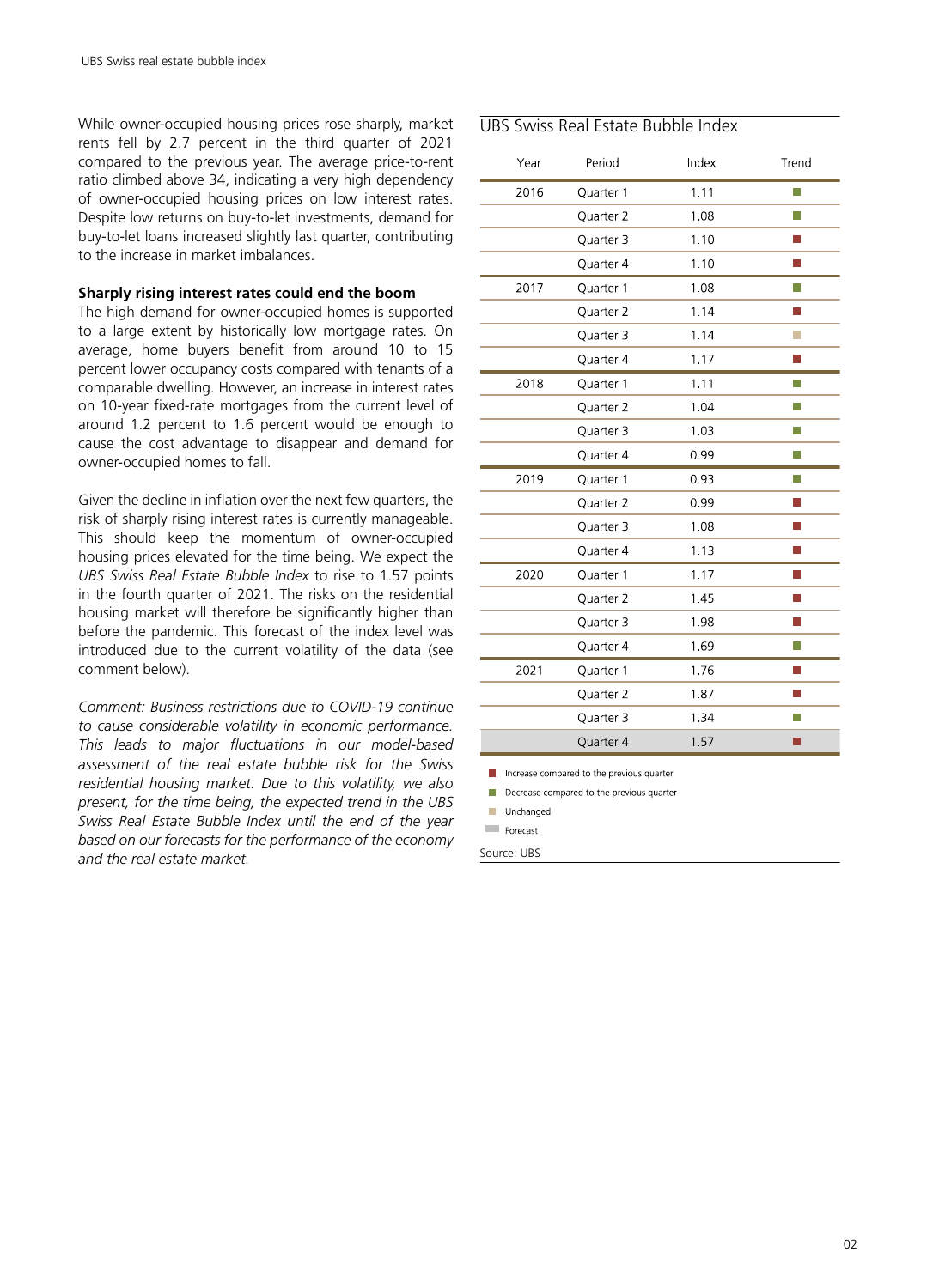# **Sub-indexes of the UBS Swiss Real Estate Bubble Index**

#### **Home prices to annual rents**

An above-average price-to-rent ratio indicates a high dependency on sustained low interest rates or implies expectations of price increases.



#### **Home prices to household income**

The indicator shows whether the price behavior of the owner-occupied housing market is supported by a change in household income. A decoupling of prices from average household income can be interpreted as a sign of interest rate risks.



#### **Construction relative to gross domestic product (GDP)**

The construction sector gaining weighting within the national economy can signal an overheating of the real estate market.

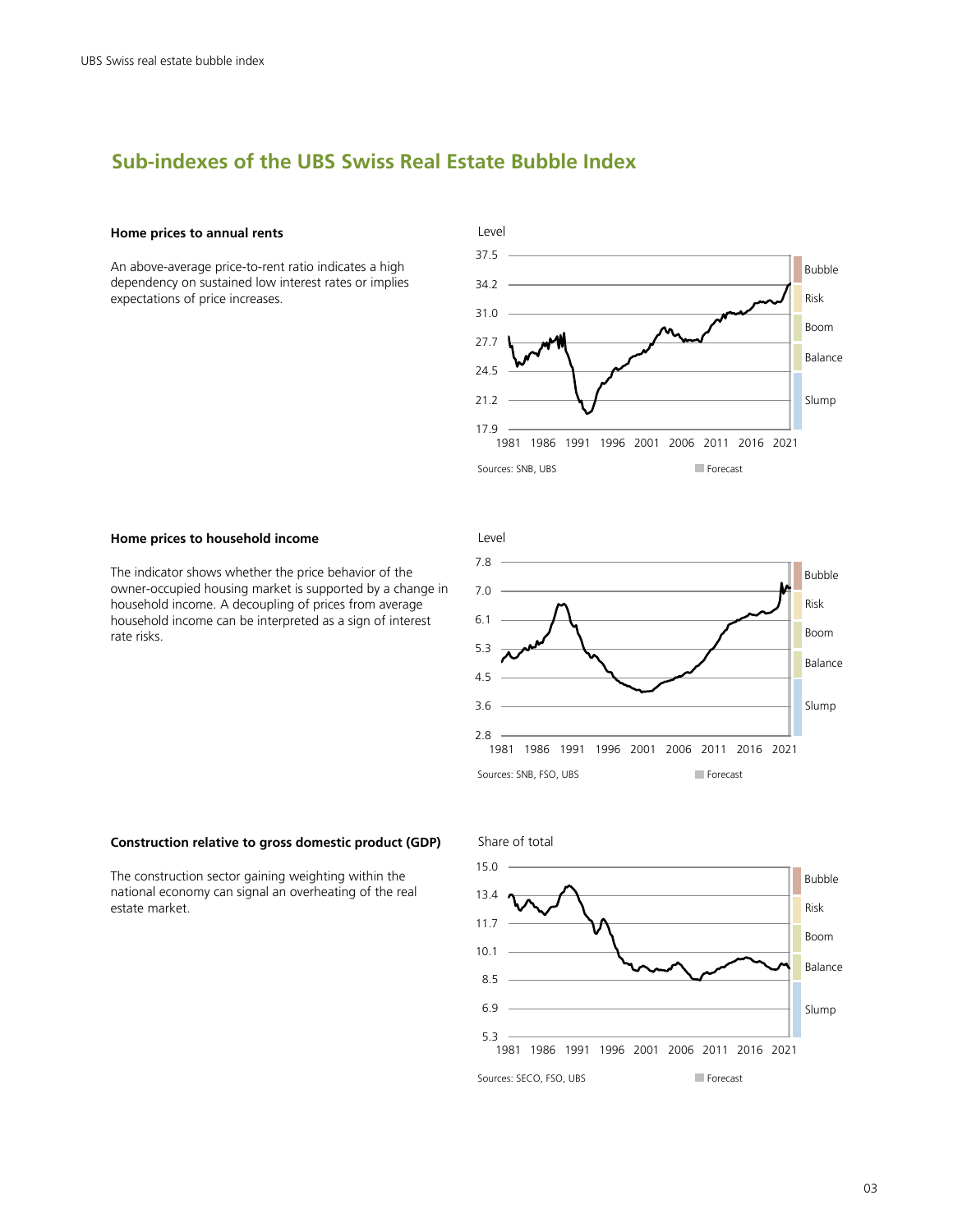#### **Home prices relative to consumer prices**

Over the long term, owner-occupied housing prices are likely to relate to construction costs and general inflation. A sharp and lasting increase in inflation-adjusted owner-occupied housing prices is thus a warning signal for a possible correction.



#### **Mortgage volume relative to disposable income of private households**

Any sharp growth in mortgage debt is a clear indication of the owner-occupied housing market overheating. If interest rates rise or owner-occupied housing prices correct, high household debt increases the negative consequences for the national economy.

Mortgages of private households relative to income (trend-adjusted, standardized)



#### **Credit applications for residential real estate not intended for self-occupancy (UBS clients)**

High demand for residential property for the purpose of leasing (buy-to-let) indicates greater speculative demand.



#### Real owner-occupied housing price index (CHF/m2)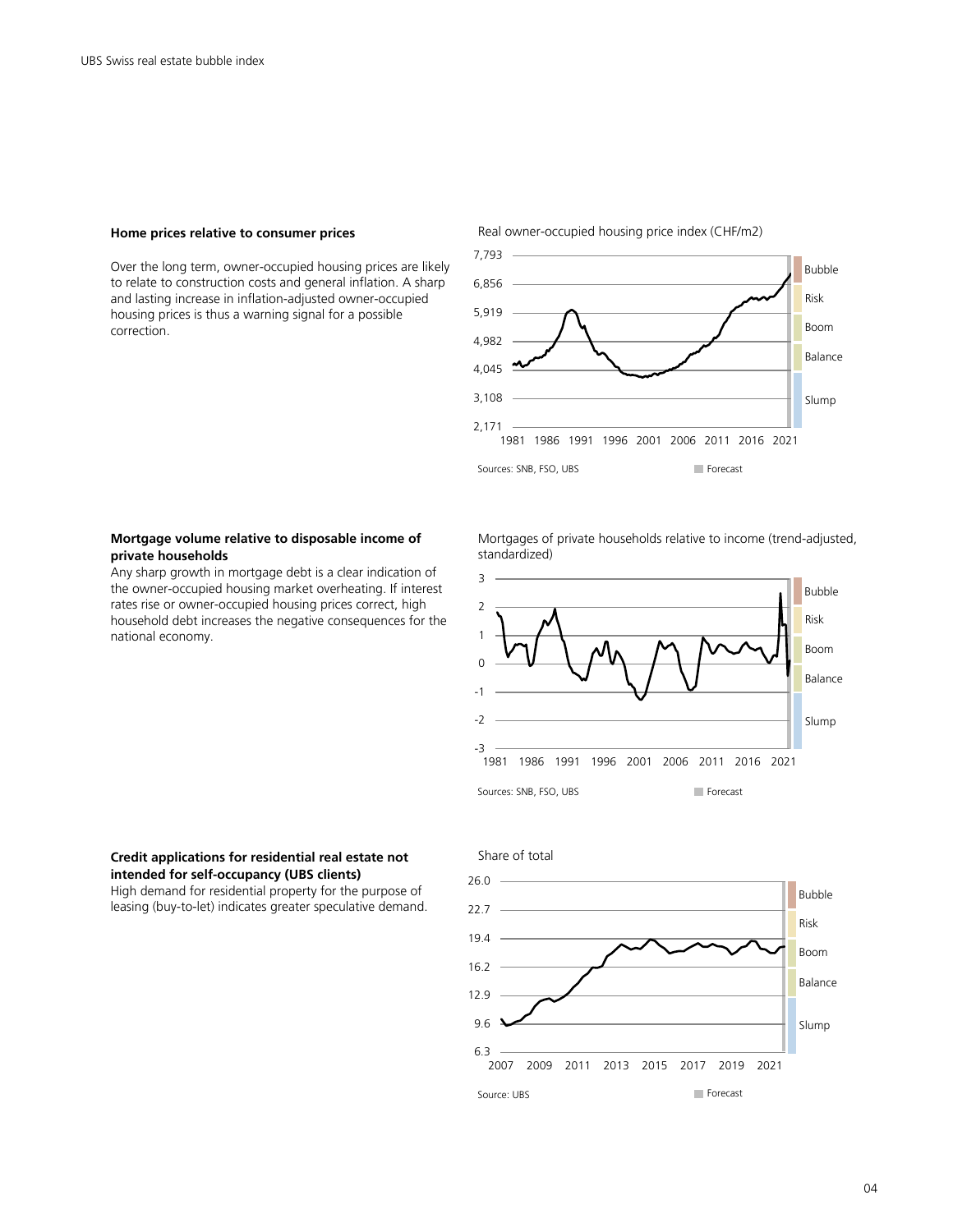# **Regional risk map**

The regional risk map shows the regions with the most pronounced risks in the housing market. Regional risks are divided into fundamental risks (owner-occupied housing prices are decoupled from household income and rental price levels), overheating risk (significant excess demand causes prices to overshoot) and liquidity risk (high supply with low demand makes sales difficult). Currently, the fundamental and overheating risks are highest in the major centers of Zurich, Basel, Geneva and Lausanne. Liquidity risks exist in parts of Valais, Ticino and the canton of Neuchâtel.

#### **Risk regions in the Swiss residential real estate market**



**<sup>•</sup>** Fundamental risk

- **Overheating risk**
- **•** Liquidity risk

Source: UBS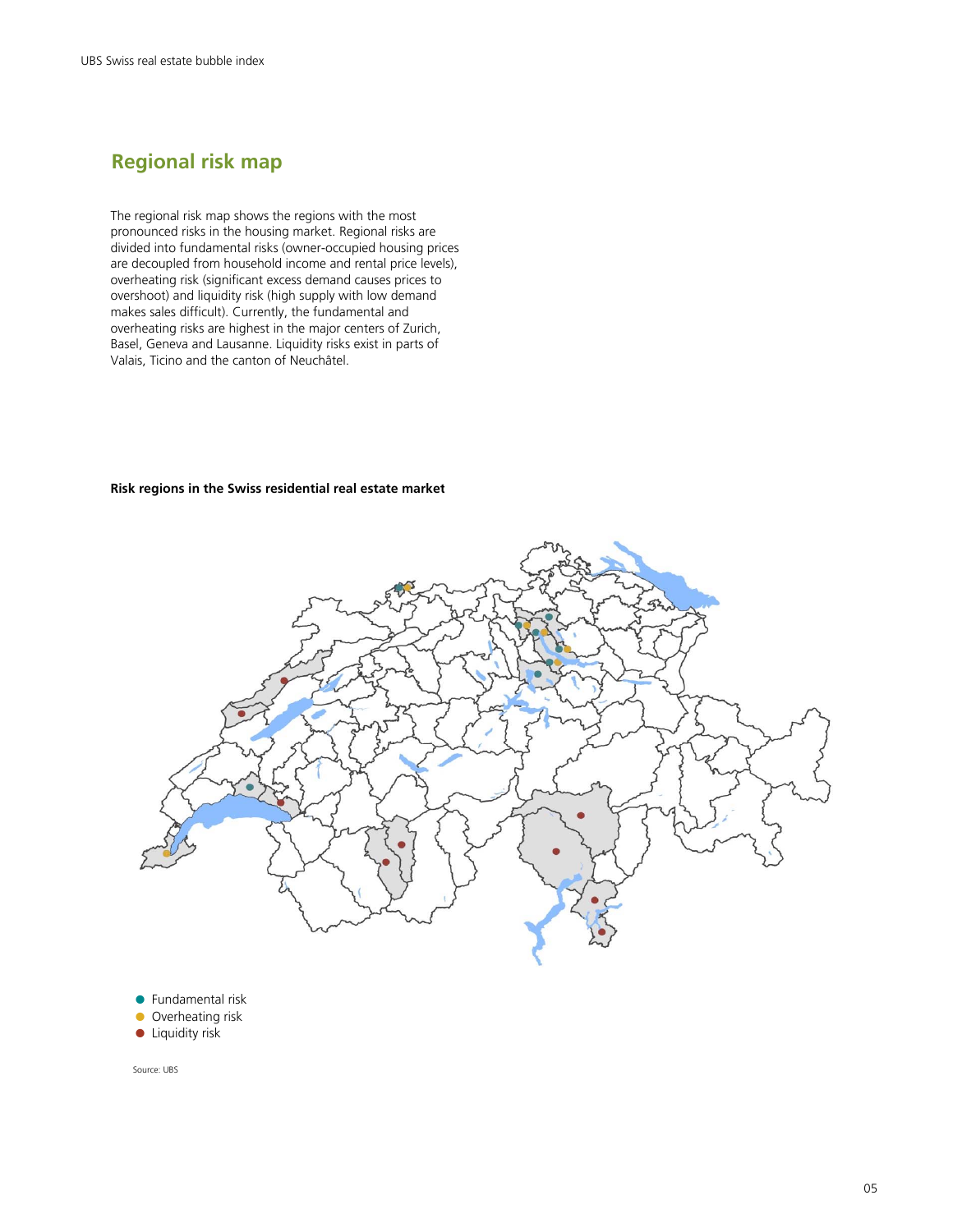# Appendix

UBS Chief Investment Office's ("CIO") investment views are prepared and published by the Global Wealth Management business of UBS Switzerland AG (regulated by FINMA in Switzerland) or its affiliates ("UBS").

The investment views have been prepared in accordance with legal requirements designed to promote the **independence of investment research. Generic investment research – Risk information:**

This publication is **for your information only** and is not intended as an offer, or a solicitation of an offer, to buy or sell any investment or other specific product. The analysis contained herein does not constitute a personal recommendation or take into account the particular investment objectives, investment strategies, financial situation and needs of any specific recipient. It is based on numerous assumptions. Different assumptions could result in materially different results. Certain services and products are subject to legal restrictions and cannot be offered worldwide on an unrestricted basis and/or may not be eligible for sale to all investors. All information and opinions expressed in this document were obtained from sources believed to be reliable and in good faith, but no representation or warranty, express or implied, is made as to its accuracy or completeness (other than disclosures relating to UBS). All information and opinions as well as any forecasts, estimates and market prices indicated are current as of the date of this report, and are subject to change without notice. Opinions expressed herein may differ or be contrary to those expressed by other business areas or divisions of UBS as a result of using different assumptions and/or criteria.

In no circumstances may this document or any of the information (including any forecast, value, index or other calculated amount ("Values")) be used for any of the following purposes (i) valuation or accounting purposes; (ii) to determine the amounts due or payable, the price or the value of any financial instrument or financial contract; or (iii) to measure the performance of any financial instrument including, without limitation, for the purpose of tracking the return or performance of any Value or of defining the asset allocation of portfolio or of computing performance fees. By receiving this document and the information you will be deemed to represent and warrant to UBS that you will not use this document or otherwise rely on any of the information for any of the above purposes. UBS and any of its directors or employees may be entitled at any time to hold long or short positions in investment instruments referred to herein, carry out transactions involving relevant investment instruments in the capacity of principal or agent, or provide any other services or have officers, who serve as directors, either to/for the issuer, the investment instrument itself or to/for any company commercially or financially affiliated to such issuers. At any time, investment decisions (including whether to buy, sell or hold securities) made by UBS and its employees may differ from or be contrary to the opinions expressed in UBS research publications. Some investments may not be readily realizable since the market in the securities is illiquid and therefore valuing the investment and identifying the risk to which you are exposed may be difficult to quantify. UBS relies on information barriers to control the flow of information contained in one or more areas within UBS, into other areas, units, divisions or affiliates of UBS. Futures and options trading is not suitable for every investor as there is a substantial risk of loss, and losses in excess of an initial investment may occur. Past performance of an investment is no guarantee for its future performance. Additional information will be made available upon request. Some investments may be subject to sudden and large falls in value and on realization you may receive back less than you invested or may be required to pay more. Changes in foreign exchange rates may have an adverse effect on the price, value or income of an investment. The analyst(s) responsible for the preparation of this report may interact with trading desk personnel, sales personnel and other constituencies for the purpose of gathering, synthesizing and interpreting market information.

Tax treatment depends on the individual circumstances and may be subject to change in the future. UBS does not provide legal or tax advice and makes no representations as to the tax treatment of assets or the investment returns thereon both in general or with reference to specific client's circumstances and needs. We are of necessity unable to take into account the particular investment objectives, financial situation and needs of our individual clients and we would recommend that you take financial and/or tax advice as to the implications (including tax) of investing in any of the products mentioned herein.

This material may not be reproduced or copies circulated without prior authority of UBS. Unless otherwise agreed in writing UBS expressly prohibits the distribution and transfer of this material to third parties for any reason. UBS accepts no liability whatsoever for any claims or lawsuits from any third parties arising from the use or distribution of this material. This report is for distribution only under such circumstances as may be permitted by applicable law. For information on the ways in which CIO manages conflicts and maintains independence of its investment views and publication offering, and research and rating methodologies, please visit [www.ubs.com/research](http://www.ubs.com/research). Additional information on the relevant authors of this publication and other CIO publication(s) referenced in this report; and copies of any past reports on this topic; are available upon request from your client advisor.

Options and futures are not suitable for all investors, and trading in these instruments is considered risky and may be appropriate only for sophisticated investors. Prior to buying or selling an option, and for the complete risks relating to options, you must receive a copy of "Characteristics and Risks of Standardized Options". You may read the document at <https://www.theocc.com/about/publications/character-risks.jsp> or ask your financial advisor for a copy.

Investing in structured investments involves significant risks. For a detailed discussion of the risks involved in investing in any particular structured investment, you must read the relevant offering materials for that investment. Structured investments are unsecured obligations of a particular issuer with returns linked to the performance of an underlying asset. Depending on the terms of the investment, investors could lose all or a substantial portion of their investment based on the performance of the underlying asset. Investors could also lose their entire investment if the issuer becomes insolvent. UBS Financial Services Inc. does not guarantee in any way the obligations or the financial condition of any issuer or the accuracy of any financial information provided by any issuer. Structured investments are not traditional investments and investing in a structured investment is not equivalent to investing directly in the underlying asset. Structured investments may have limited or no liquidity, and investors should be prepared to hold their investment to maturity. The return of structured investments may be limited by a maximum gain, participation rate or other feature. Structured investments may include call features and, if a structured investment is called early, investors would not earn any further return and may not be able to reinvest in similar investments with similar terms. Structured investments include costs and fees which are generally embedded in the price of the investment. The tax treatment of a structured investment may be complex and may differ from a direct investment in the underlying asset. UBS Financial Services Inc. and its employees do not provide tax advice. Investors should consult their own tax advisor about their own tax situation before investing in any securities.

**Important Information About Sustainable Investing Strategies:** Sustainable investing strategies aim to consider and incorporate environmental, social and governance (ESG) factors into investment process and portfolio construction. Strategies across geographies and styles